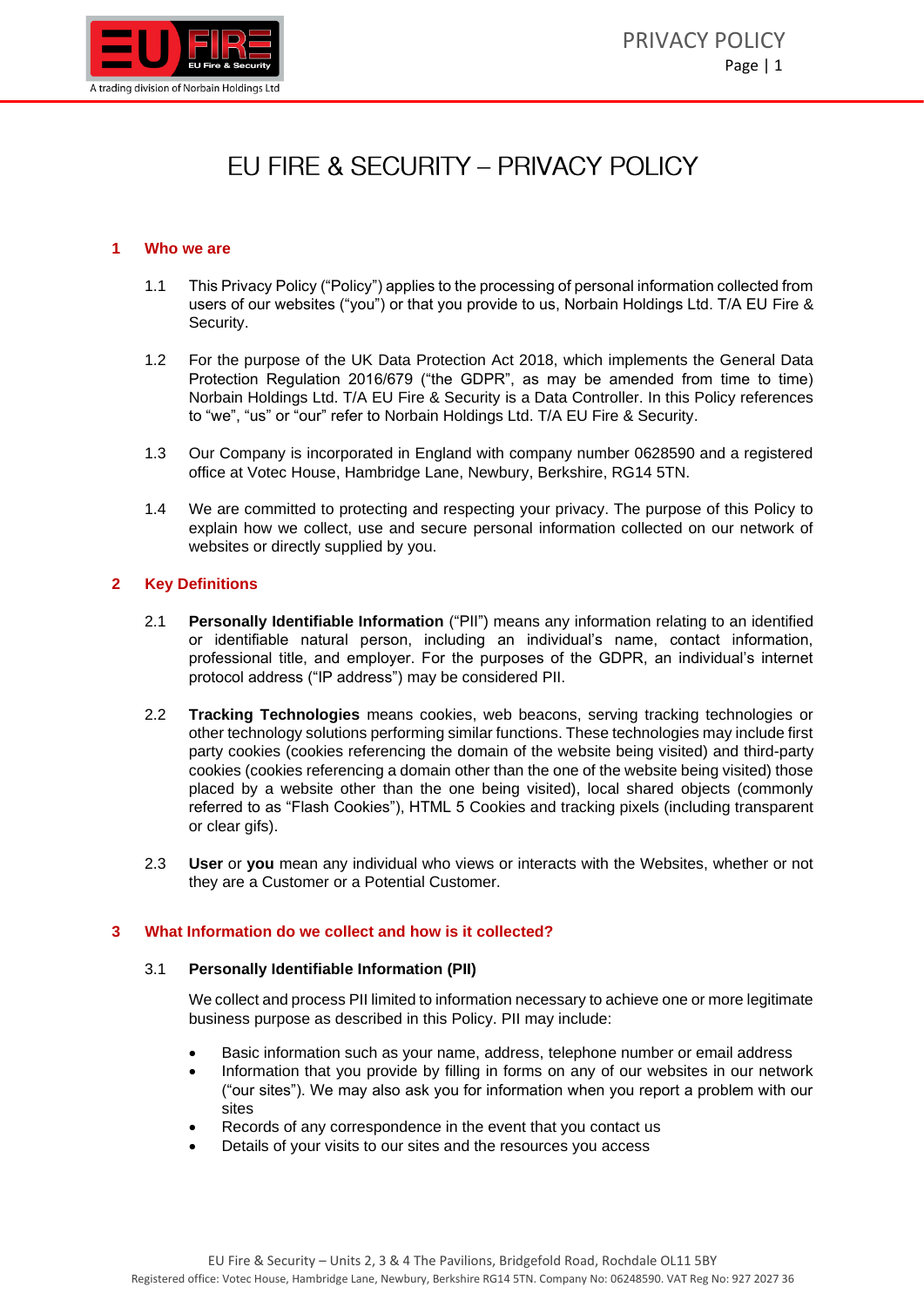

Except where you provide your PII to us in accordance with the above, we will not collect or store it without first asking you for it.

# 3.2 **Information that we acquire indirectly**

- We may collect information about your device including, where available, your IP address, operating system and browser type.
- Analytical, Behavioural, and Log Data. We may gather certain information about your use of our sites, such as information about your visit and interaction with our Content.

# 3.3 **Cookies**

One of the ways in which we collect this information is through Tracking Technologies such as cookies. Cookies are small text files containing information that is stored on your device. They help us to improve our site and to deliver a better and more personalised service. They enable us to:

- Estimate our audience size and usage pattern
- Store information about your preferences, and so allow us to customise our site according to your individual interests
- Speed up your searches
- Recognise you when you return to our site

We will seek your consent to use cookies the first time you visit our site (or on subsequent occasions if the cookie that records such acceptance is deleted). However, you may not be able to use all the interactive features of our site if consent is not given.

The cookies used by our site and their purpose are identified and described below:

| <b>Cookie Name</b> | <b>Description</b>                                 | <b>Expiry</b> |
|--------------------|----------------------------------------------------|---------------|
| _ga                | A Google Analytics Tracking Cookie used to         | 2 years       |
|                    | distinguish between users.                         |               |
| $\_$ gat           | A Google Analytics Tracking Cookie used to         | 24 hours      |
|                    | throttle request rates.                            |               |
| $\_gid$            | A Google Analytics Tracking Cookie used to         | 1 minute      |
|                    | distinguish between users.                         |               |
| _utma              | A Google Analytics Tracking Cookie used to         | 2 years       |
|                    | track the number of times a user has visited       |               |
|                    | the site                                           |               |
| _utmb              | A Google Analytics Tracking Cookie used to         | 30 minutes    |
|                    | calculate when a visitor enters the site           |               |
| utmc               | A Google Analytics Tracking Cookie used to         | 30 minutes    |
|                    | calculate when a visitor leaves the site           |               |
| utmt               | A Google Analytics Tracking Cookie used to         | 10 minutes    |
|                    | throttle request rates                             |               |
| utmz               | A Google Analytics Tracking Cookie used to         | 6 months      |
|                    | determine where a visitor arrived from, and        |               |
|                    | what method was used to access the site            |               |
| ASP.NET_SessionId  | Preserves the visitor's session state across       | Session       |
|                    | page requests.                                     |               |
| cb-enabled         | This cookie is used to determine if the visitor    | 1 year        |
|                    | has accepted the cookie consent box.               |               |
| i/jot              | Sets a unique ID for the visitor, that allows      | Session       |
|                    | third party advertisers to target the visitor with |               |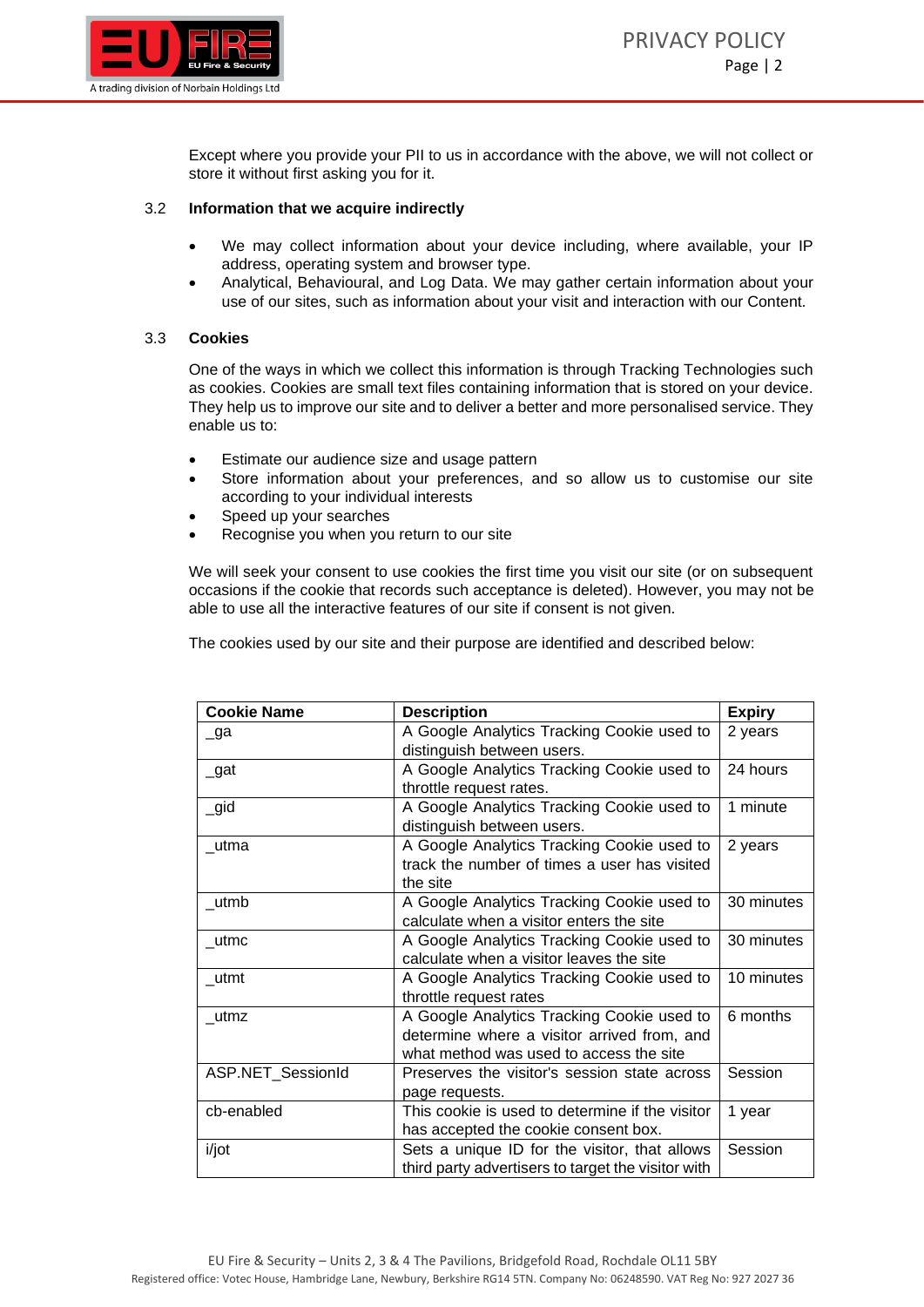



| relevant advertisement. This pairing service<br>is provided by third party advertisement hubs, |
|------------------------------------------------------------------------------------------------|
| which facilitates real-time bidding<br>for<br>advertisers.                                     |

Most web browsers allow users to exercise control over which cookies are processed through adjustments to the settings built into them. For information on changing these settings, please look for a "help" function in the browser or contact the browser provider. However, you may not be able to use all the interactive features of our site if cookies are disabled.

## 3.4 **Other Information**

Our site may from time to time contain links to and from the websites of our partner networks and affiliates. If you follow a link to any of these websites, please note that these websites have their own privacy policies and that we do not accept any responsibility or liability for these policies. Please check these policies before you submit any personal information to these websites.

#### **4 How is your Information used?**

- 4.1 We use the information that we collect about you to:
	- Provide you with products, services, publications, and information that you request, access, or which may be of interest to you
	- Deliver or display content that matches your business interests and responsibilities
	- Contact you with information about, and invitations for, products and services from us directed to your business interests and responsibilities
	- Communicate with, advertise to or invite you to join us on social media platforms on which you participate. In such event the privacy policies and other terms and conditions of those social media platforms will apply to communications between us and you on them
	- Process your online order information, including order details, payment method and delivery address information
- 4.2 We may analyse information collected from you indirectly to:
	- Help us recognise your computer as a previous visitor and save/remember any preferences that you may have while you were visiting one of our sites
	- Help us customise the content you are shown while visiting our sites and potentially other websites
	- Help us improve our content and our sites
	- Identify trends, statistics and measurements that could contribute to the enhancement of our services
	- Identify market sensitivities and relative market interest in specific product categories. We may also use the information that we collect to send you satisfaction questionnaires, surveys, and marketing information

# **5 Why do we collect your Information?**

We collect information about you in order to improve our business relationship with you and to offer you opportunities to obtain our products and services relevant to your business interests. Collecting this information helps us tailor our products and services to you and therefore communicate with you more effectively. We are aware that many of our Customers make use of a range of media channels so we may also provide a mechanism through which you can express preferences about how you want us to communicate with you. Finally, collecting your information makes it possible to operate our business more effectively.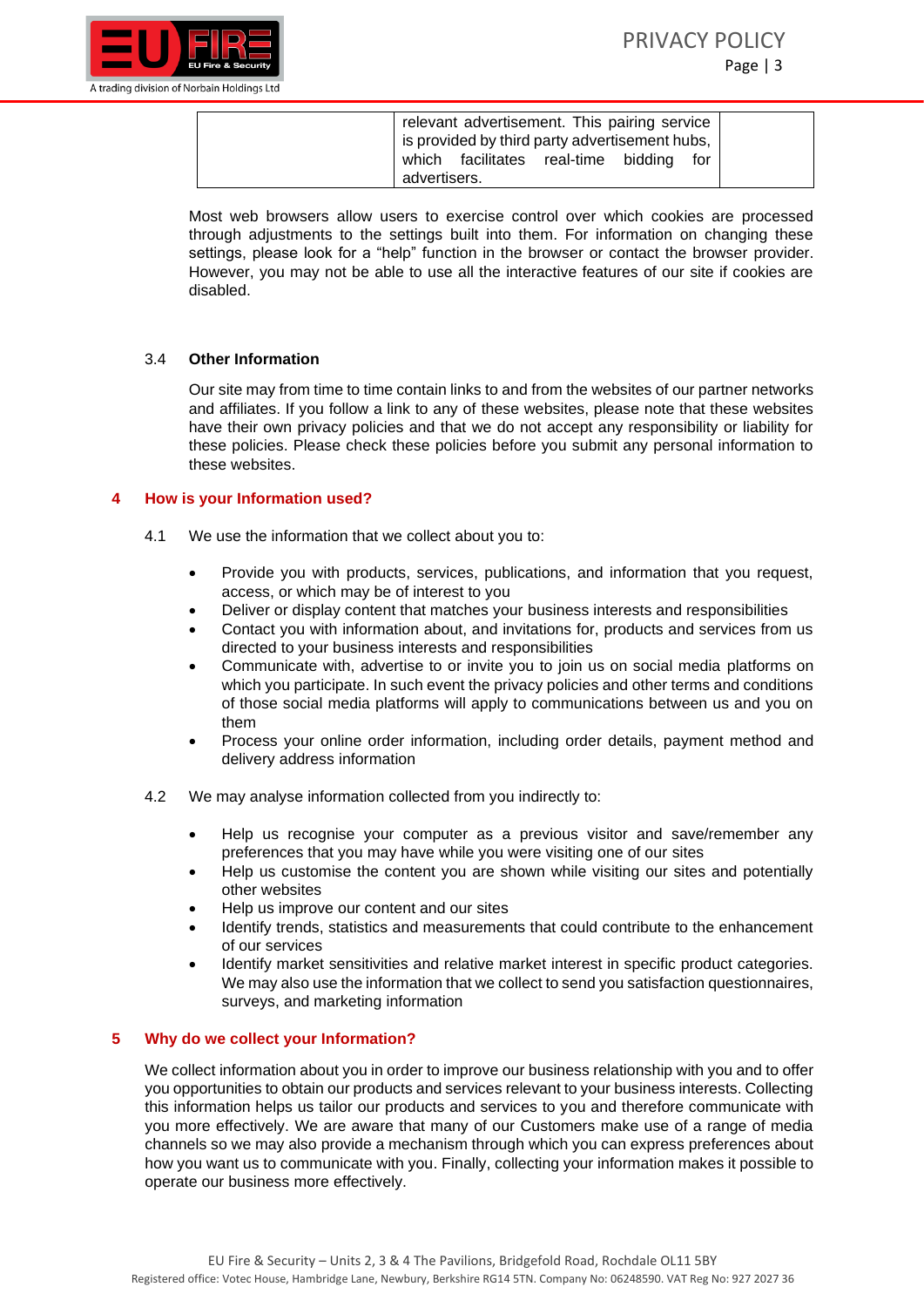

# **6 What is the Legal Basis for the Processing of PII?**

- 6.1 Depending on the nature of the relationship and the purpose in each case, we rely upon consent, contract and legitimate business interests for processing PII. For example, we may process PII with a User's consent when they agree that we may
- 6.2 place cookies on their devices, or that we can process information that they enter into a form on one of our sites.
- 6.3 It is in our interest as a business to enhance the services that we provide which may include processing your information to enable us to:
	- Respond to User enquiries and to fulfil User requests
	- Send Customers or Potential Customers relevant marketing information and offers
	- Complete transactions
	- Provide customer service
	- Send administrative information
	- Personalise Users' experiences with the our sites
	- Do so where we are required to by law
- 6.4 We may also process PII when it is in our or a Users' legitimate interests to do so and when these interests are not overridden by an individual's data protection rights. These legitimate interests include providing services to enable us to provide Users of our sites with more relevant content.

## **7 Who do we share your Information with?**

- 7.1 We may disclose your PII to any company in our group, which means our subsidiaries or our ultimate holding company and its subsidiaries, as defined in Section 1159 of the UK Companies Act 2006 (as amended).
- 7.2 We only share your PII with third parties:
	- If we are under a duty to disclose or share your PII in order to comply with any legal obligation
	- When they are hired by us or hired on our behalf, including Google Analytics who we use to gather statistics on portions of our site. These companies – our suppliers – are contractually bound to use personal information we share with them only to perform the services we have hired them to provide
	- To protect the rights, property or safety of Norbain Holdings Ltd. T/A EU Fire & Security, our customers or others

## **8 Data Retention**

- 8.1 We will retain the PII that you provide while you remain a Customer of ours or as needed to provide you with products and services.
- 8.2 We will never retain PII about you for longer than is necessary to fulfil the purpose for which it was originally collected.
- 8.3 We may retain your PII after you have cancelled any contract with us if retention is reasonably necessary to comply with our legal obligations, meet regulatory requirements, prevent fraud and abuse, or enforce this Policy and our Terms of Use. We may also retain PII for a limited period of time if requested by law enforcement agencies.